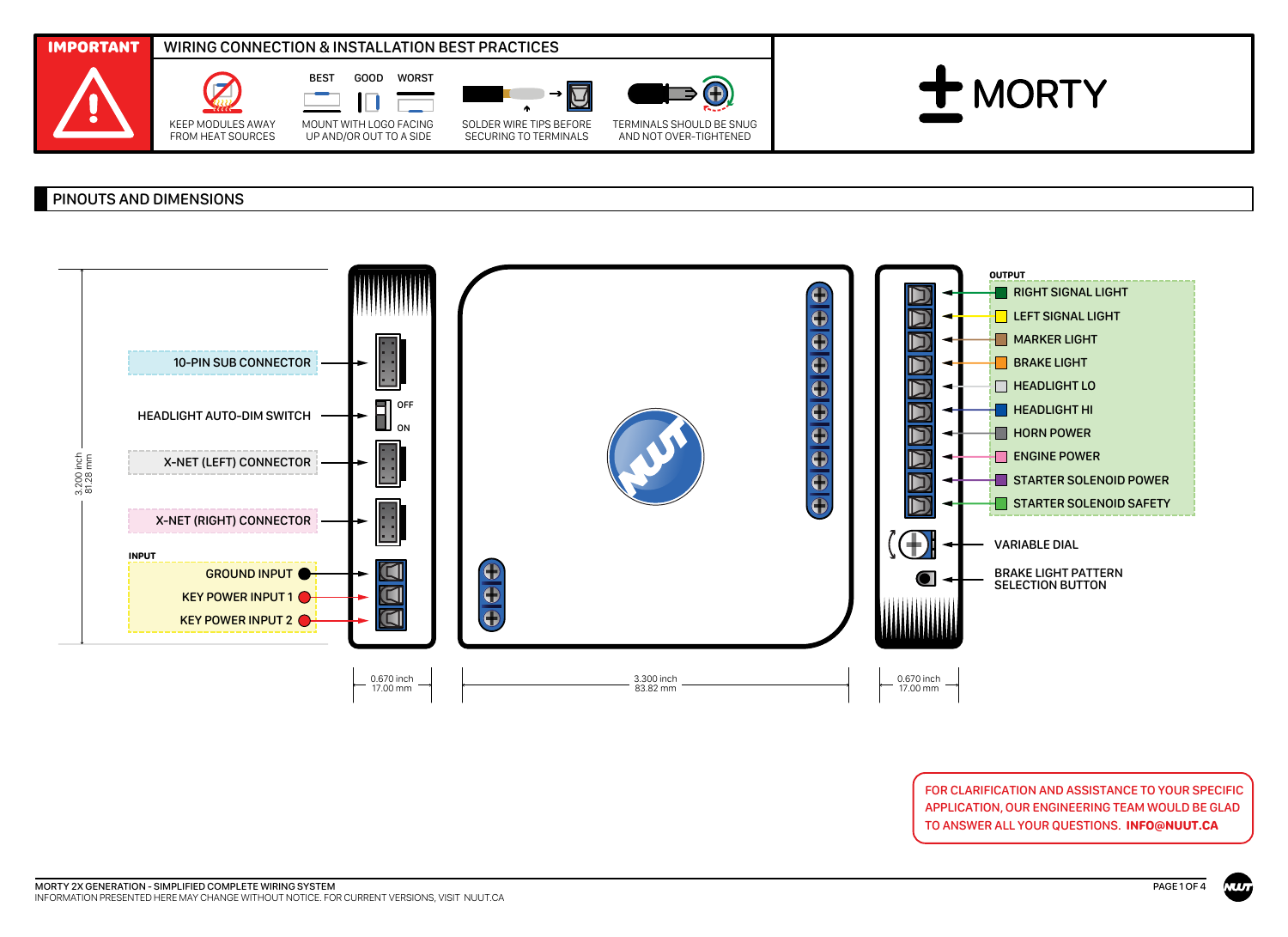

## SPECIAL BUTTON/SWITCH FUNCTIONS



2 - 4 flashes

FOR CLARIFICATION AND ASSISTANCE TO YOUR SPECIFIC APPLICATION, OUR ENGINEERING TEAM WOULD BE GLAD TO ANSWER ALL YOUR QUESTIONS. **INFO@NUUT.CA**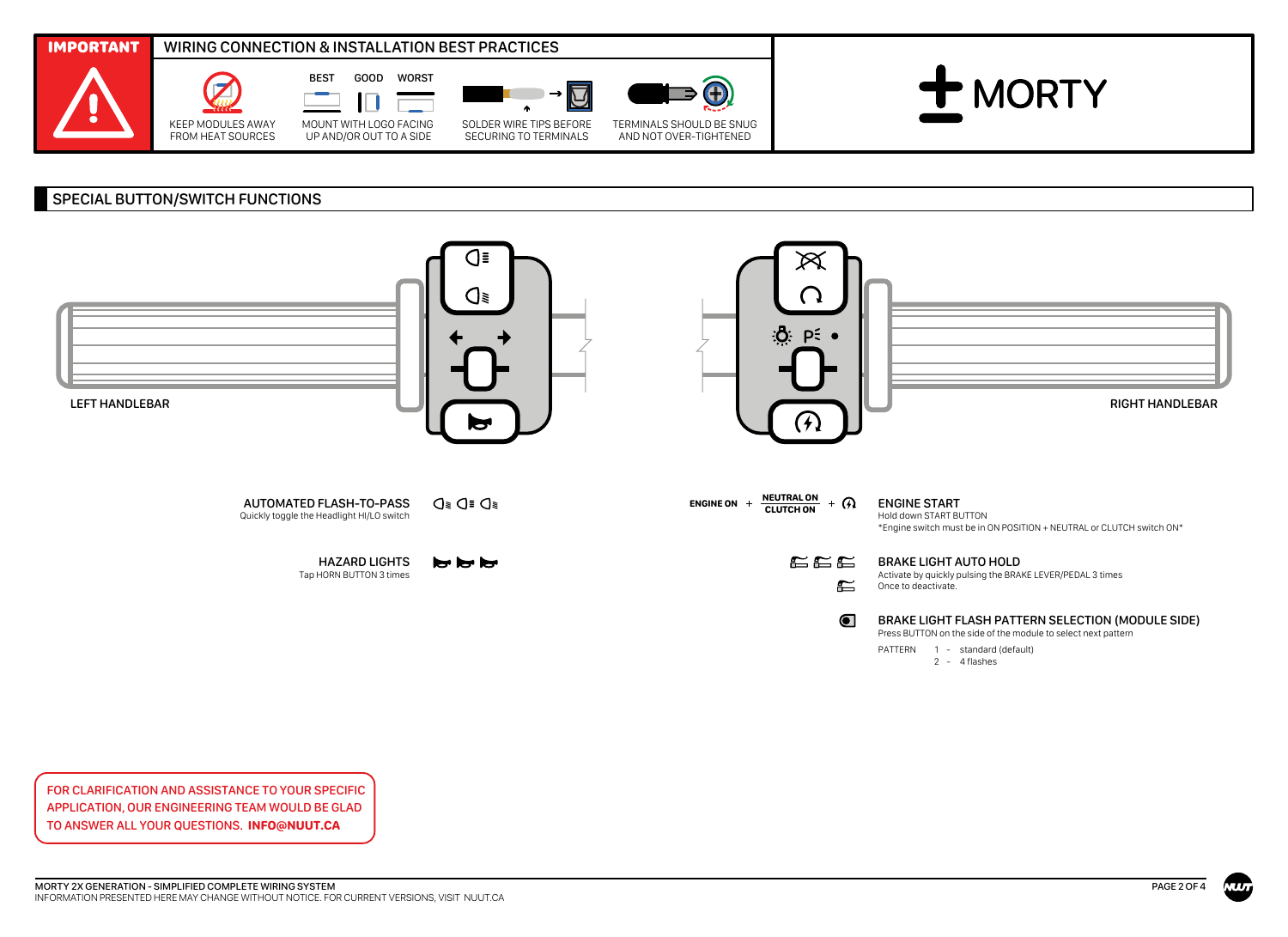